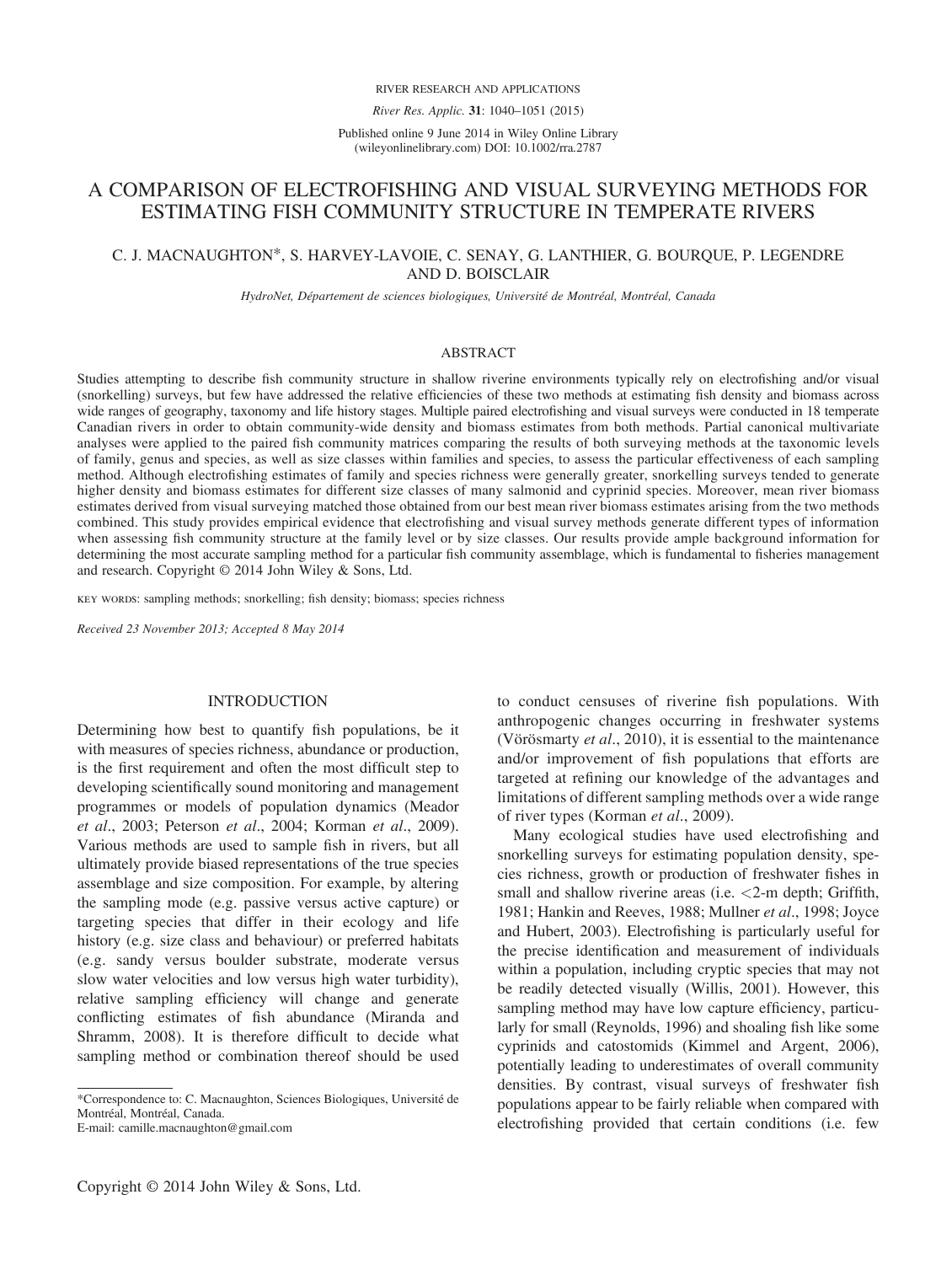macrophytes or emerging plants, homogeneous substrate and high water visibility) occur at the time of sampling (Helfman, 1983). However, snorkelling surveys also have several shortcomings, including problems with accurate species identification, counting and estimating the size of fishes (Brock, 1982). These inherent sampling biases have been quantified for some species, notably salmonids, but to our knowledge, no studies have yet attempted to assess sampling differences for entire fish communities across a wide range of temperate rivers.

Cunjak et al. (1988) compared the abundance of juvenile Atlantic salmon (Salmo salar) as estimated by electrofishing and snorkelling in three rivers in eastern Canada and revealed that snorkelling counts consistently underestimated density, especially for younger and/or smaller fish that frequented shallow stream margins where underwater detection and enumeration was difficult. Visual surveying has also been found to underestimate several other salmonids [1+ coho salmon (Oncorhynchus kisutch), steelhead trout (Oncorhynchus mykiss), bull (Salvelinus malma), cutthroat (Oncorhynchus clarkii), rainbow (Oncorhynchus mykiss), brown (Salmo trutta) and brook trout (Salvelinus fontinalis)] relative to electrofishing, although estimates from both methods appear to be generally well correlated  $(r > 0.90)$ ; Hankin and Reeves, 1988; Wildman and Neumann, 2003; Thurow et al., 2006). Despite the differences in abundance estimates, length–frequency distributions obtained by either method have been fairly similar (Wildman and Neumann, 2003). In addition to demonstrating sampling differences among various salmonid species across selected rivers, the studies cited above, like many others, generally compare fish abundance and/or diversity counts, rather than deriving biomass estimates between surveying methods.

The apparent consensus in the literature is that sampling biases are influenced by a number of factors, from the composition of the fish community (species, individual size and behaviour) to environmental descriptors that characterize the sampling site and time (Reynolds, 1996; Meador et al., 2003; Korman et al., 2009). Most authors suggested the need for more comprehensive evaluations of the relative performance of these sampling methods for a wider range of species, river and habitat type. In an attempt to address these knowledge gaps, this study aims to (i) evaluate the respective performances of electrofishing and snorkelling methods for estimating relative fish community richness, density and biomass, in selected systems; and (2) establish background information guiding the choice of the most suitable sampling method for the inventory of fish populations to inform fisheries management and research. This study is intended to provide information that will facilitate standardized comparisons among studies employing similar methodologies.

## MATERIALS AND METHODS

## Study sites

Eighteen small to intermediate wadeable rivers (wetted river width ranging from 17 to 116 m) comprising 4 in Alberta, 5 in Ontario, 6 in Québec and 3 in New Brunswick were selected based on sampling feasibility and river accessibility (Figure 1). Between 25 and 50 relatively homogeneous sampling sites, measuring approximately  $300 \text{ m}^2$  $(5.08 \pm 0.44 \text{ m} \times 59.19 \pm 3.59 \text{ m}, \text{ mean} \pm \text{SD}; \text{ width} \times \text{length}),$ were surveyed per river, for a total of 663 sites. Sampling sites broadly represented a uniform habitat type, which was visually assessed and categorized into run, riffle or pool according to Jowett (1993). Sampling sites were spread along 10–15-km river segments, with a 60-m minimum buffer between sites to ensure that fish would not migrate between sites as a result of our sampling efforts, thus avoiding pseudoreplication in the data. Across river widths, sites were placed sequentially along the left shore, followed by the middle stretch, determined by taking the mid-point of the wetted river width and then along the right shore, with each completed sequence looping back to the left shore. The first site of the sequence was placed at random, either on the left or right shores or the middle stretch.

## Sampling protocol

Field work was carried out during summer months (late June, July, and August) in 2011 and 2012. Paired singlepass electrofishing and snorkelling surveys were conducted at each site, for a total of 1326 surveys (two surveys per site). Paired surveys were conducted in random order at the same time period between 08:30 and 18:00 on consecutive days, with a minimum 24-h recovery period intended to allow fish to re-establish themselves after a sampling event. To increase the accuracy of species identification and length estimation under water for electrofishing and snorkelling methods, surveyors were trained continuously for a month prior to data collection.

Electrofishing surveys were administered in accordance to the Ontario Ministry of Natural Resources (Jones, 2011) policy standards using a Smith-Root LR-24 backpack electrofishing unit (Smith-Root®, Vancouver, WA, USA). An electrofishing operator, flanked by two assistants collected stunned fish into Smith-Root® trapezoid dipnets  $(4''$  wide back,  $14''$  wide  $\times \times 17''$  long and 8" deep and of  $\frac{1}{4}$ " mesh size), while moving upstream at a rate of 3 s m<sup>-2</sup> in a zigzag fashion. Electrofishing parameters such as voltage, frequency for sampling whole fish communities and shocking seconds were adjusted in response to water conductivity to produce a constant average power of 200 W and of 60 Hz and over a mean time of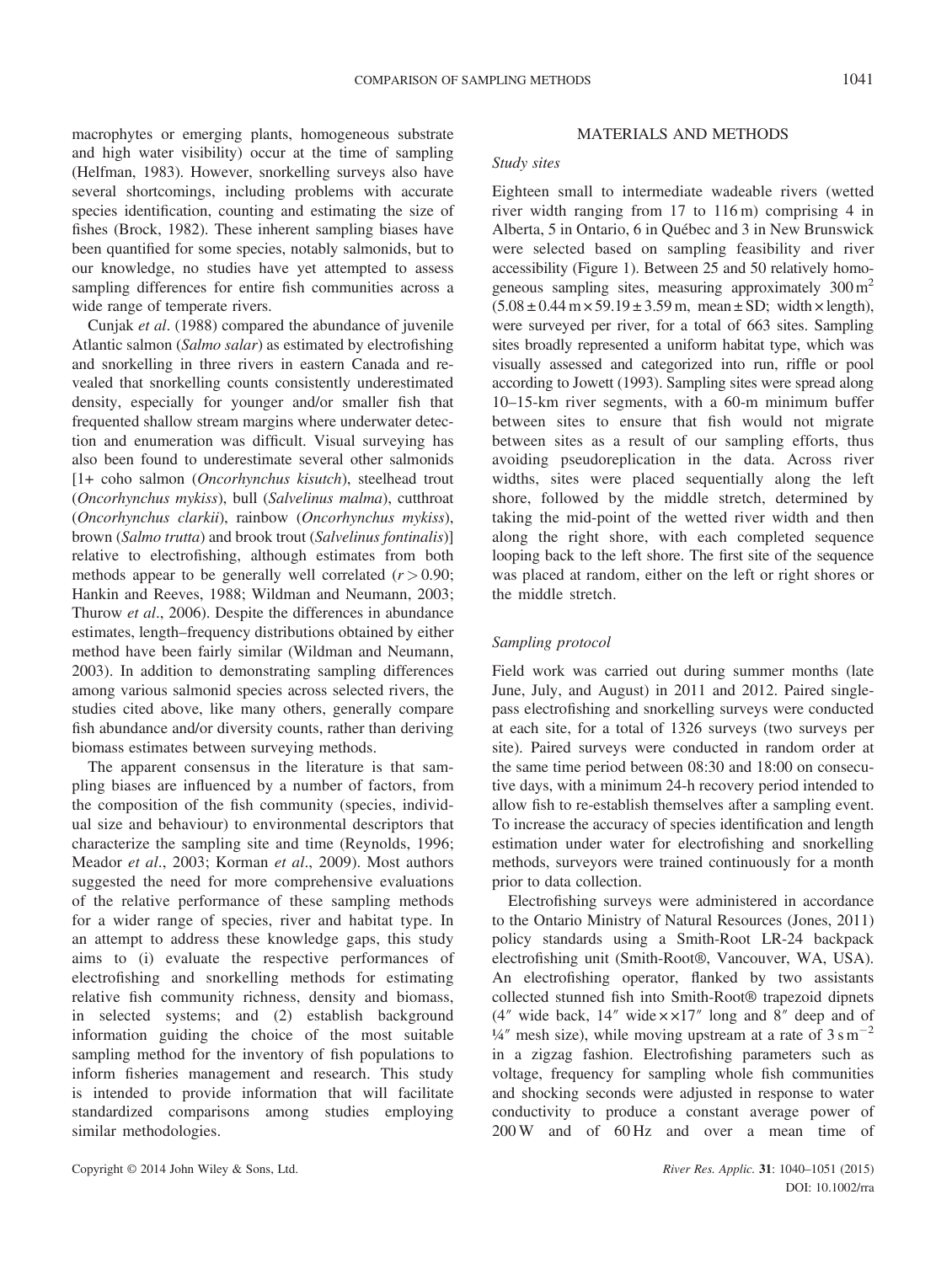

Figure 1. Map of Canada displaying the 18 rivers studied, grouped by province (A). Alberta (B): Castle, Waterton, Elbow and Kananaskis Rivers; Ontario (C): Magpie, Goulais, Batchawana, Aubinadong and Mississagi Rivers; Québec (D): Sainte-Anne, Etchemin, Bécancour, aux Saumons, Saint-Jean and Petit Saguenay Rivers; New Brunswick (D): Dee, Gulquac and Serpentine Rivers

 $913.26 \pm 74.61$  s. Setting constant parameters ensured that sampling effort was standardized across electrofishing sampling events as well as between electrofishing teams. Captured fish were identified to species, and their size (total body length,  $\pm 0.1$  cm) and mass (wet blotted weight,  $\pm 0.1$  g) were measured after completion of electrofishing at a given site. Fish were then allowed to recover from handling stress and released back to their place of capture. Visual surveys were conducted using two divers swimming in a slow upstream fashion (approximately  $6 \text{ s m}^{-2}$ ), covering an average surface area of  $299 \pm 7.49$  m<sup>2</sup> (mean  $\pm$  SD), over an average of  $1920 \pm 314.4$  s. Fish species identification and total length were recorded in situ in 5-cm class increments.

## Physical variables

At the end of individual visual and electrofishing surveys, the physical variables of each site were estimated: (i) flow velocity  $(m s<sup>-</sup>)$ , taken at 40% of the total water depth; (ii) depth was measured with a Marsh-McBirney Flo-Mate 2000 flow meter and wading rod (Hach Company, Loveland, CO, USA); (iii) water temperature; and (iv) conductivity were measured with a YSI Model 30 handheld conductivity meter (YSI inc., Yellow Springs, OH, USA); and (iv) the proportion cloud cover was assessed visually. These physical descriptors may differ between paired electrofishing and visual surveys because the surveys were conducted on different days. Water temperature and cloud cover were measured once by site and survey, whereas mean flow velocities and depths were determined 10 times by site and survey (randomly dispersed throughout each site), all of which were retained for analysis for the purpose of removing their confounding effect on the observed differences between surveying methods. Other site variables were measured for each site but were not included in this study because of the following: (i) habitat-specific variables (e.g. vegetation and substrate cover) did not differ within our 24-h sampling period; and (ii) our study aims at comparing fish community structure between sampling methods across a range of rivers rather than assessing which environmental variables best predict overall fish communities.

## Fish matrices

Species richness was determined by counting the number of different species represented in a site. Density estimates were taken as the total number of each species observed for each site of  $300 \text{ m}^2$  multiplied by 100 (i.e. the number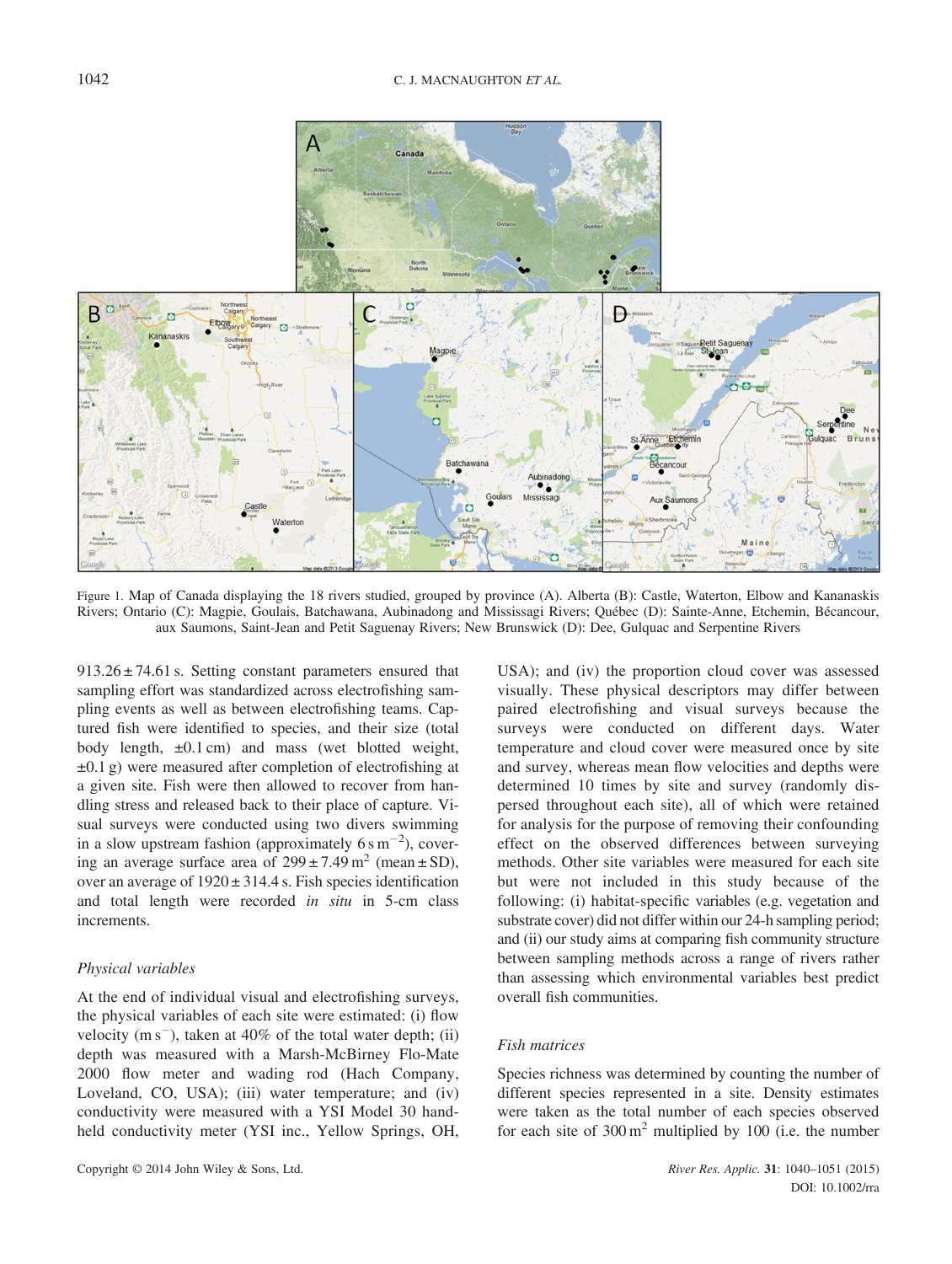of a given species  $100 \,\mathrm{m}^{-2}$ ), while species biomass estimates were calculated by adding individually measured fish masses for species at any given site multiplied by 100 (i.e. the total mass in grams for a given species/ 100 m<sup>2</sup> ). Mass–length relationships derived from electrofishing data were calculated for each species per river and used to estimate mass from length for all fish recorded during visual surveys (Le Cren, 1951). The sampling design was not suitable for ascertaining absolute species density and biomass counts for each site sampled and both surveying methods; consequently, all values presented herein represent relative estimates per site. Additionally, taxon occurrence  $(N)$  refers to the number of sites where a given family, species or species-by-size-class was observed with either sampling method, removing the cases of non-occurrences. Total densities and biomasses for a given species were categorized by 5-cm size classes (i.e. 1, 0–5 cm; 2, 5–10 cm; 3, 10–15 cm; 4, 15–20 cm and 5, 20–25 cm), thus creating species-by-size-class density and biomass matrices, for both surveying methods. Densities and biomasses for each species were therefore merged into 5-cm size class increments to provide the information required for assessing sampling differences, from small to larger fish, interspecifically and intraspecifically.

#### Statistical analyses

Wilcoxon matched-pairs signed-rank tests were computed on tabulated species richness to test whether these scores differed significantly between sampling methods across sites. The richness scores were calculated using all 55 species observed in the 663 sites.

Fish density and biomass data from paired surveys were compiled for each of 15 families, the 27 most prevalent species, and 101 species-by-size-class combinations across all sites, resulting in 12 fish community matrices (e.g. three taxonomic levels for densities and three for biomasses; six matrices per surveying method). The fish data were Hellinger transformed, which expresses the density or biomass data as relative values per site and takes their square root (Legendre and Gallagher, 2001). This data transformation meant that subsequent analyses were not affected by double zeros, and a more meaningful analysis is obtained because 'no ecological conclusion can be drawn from the simultaneous absence of a species at two sites' or in our case at one site using two surveying methods (Legendre and Legendre, 2012, section 7.2.2). Forward selection of physical variables (standardized survey means for flow velocity, water depth, water temperature and cloud cover) was conducted using redundancy analysis (RDA) to select the best explanatory variables for the model describing each fish community matrix (packfor package in R, Blanchet et al., 2008; Dray et al., 2011).

Partial canonical multivariate analyses of variance, conducted for related samples using partial RDAs (pRDAs: Legendre and Legendre, 2012, section 11.1.10), were performed on each fish community matrix (e.g. family biomass estimates for electrofishing versus visual surveying) to assess the effect of sampling method while controlling for the effects of selected physical variables and paired surveys per site (i.e. the fact that each site had been sampled twice). For each significant multivariate pRDA, univariate family-specific, species-specific and species-by-size-class-specific pRDA were conducted and corrected for multiple testing using the Hochberg correction (Hochberg, 1988). Univariate pRDA enabled the identification of which densities or biomasses significantly differed between sampling methods for the various taxa. Cumulative fit  $R^2$  was also calculated using the goodness function from the multivariate pRDA for each taxon: families, species and species-by-size-classes (vegan package, Oksanen et al., 2011; Legendre and Legendre, 2012, section 9.3). Taxa with cumulative fit  $R^2$  values above community average were considered as being well explained by the multivariate model and therefore as being differently sampled by the two sampling methods. Taxa with cumulative fit values above community average are displayed as the proportion of the cumulative fit value of a particular taxon over the sum total of all cumulative fit values for all taxa. Odds ratios were also calculated for significantly different density and biomass estimates from each surveying method. All tests of significance for pRDAs were conducted using permutation tests involving 9999 permutations of the residuals under the reduced model using the function anova.cca in the vegan package (Oksanen et al., 2011).

Our 'best species biomass matrix' was derived by selecting the largest estimate obtained when comparing electrofishing and snorkelling surveys at each site; these estimates were then averaged by river (number of rivers  $= 18$ ). Similarly, total fish biomasses averaged by river were calculated for electrofishing and visual surveys respectively, and a linear relationship between each of our sampling methods and our best possible outcome was drawn. Model II regressions were computed to compare our 'best mean river biomass estimates' to those obtained from electrofishing and visual surveys (Legendre and Legendre, 2012, section 10.3.2). We used function lmodel2 to compute model II simple linear regressions using the major axis method, as well as parametric 95% confidence intervals for the slope and intercept parameters, which were used to determine whether model slopes and intercepts differed significantly from a 1:1 slope and a 0 intercept respectively (Legendre, 2011).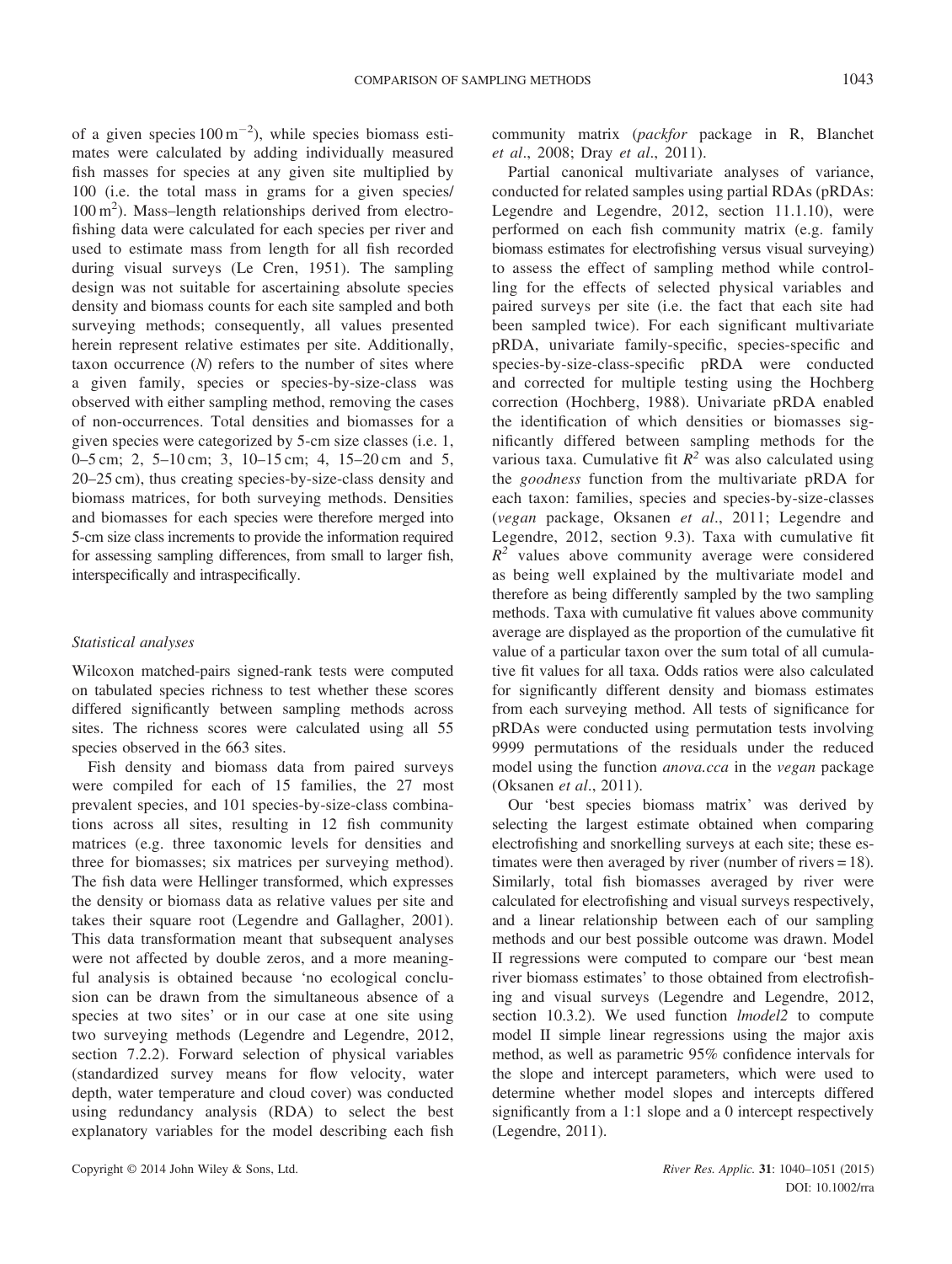| River                                                                                      |                                  |                                  | Mean wetted | Mean adjusted                                                                                               | velocities (m/s)<br>Mean flow |                   | Mean water<br>depth (cm)                                                             |                                                                         | temperature (°C)<br>Mean water |                                                                                                                                                                                                                                                                                                               | cover (% coverage)<br>Mean cloud    |       |
|--------------------------------------------------------------------------------------------|----------------------------------|----------------------------------|-------------|-------------------------------------------------------------------------------------------------------------|-------------------------------|-------------------|--------------------------------------------------------------------------------------|-------------------------------------------------------------------------|--------------------------------|---------------------------------------------------------------------------------------------------------------------------------------------------------------------------------------------------------------------------------------------------------------------------------------------------------------|-------------------------------------|-------|
| (no. of sites)                                                                             | Latitude                         | Longitude                        | width (m)   | conductivity $(\mu S)$                                                                                      | ш                             | $\triangleright$  | щ                                                                                    | >                                                                       | щ                              | $\triangleright$                                                                                                                                                                                                                                                                                              | щ                                   |       |
| Castle (42)                                                                                | 49.53                            | $-114.04$                        | 46.39       |                                                                                                             | 0.56                          | 0.52              | 40.51                                                                                | 88.58                                                                   |                                | 7.39                                                                                                                                                                                                                                                                                                          | 32.00                               | 27.75 |
| Waterton (47)                                                                              |                                  | $-113.63$                        | 41.29       | 237.71<br>188.02<br>577.50<br>118.75<br>118.75                                                              | 0.37                          |                   | 40.71                                                                                |                                                                         |                                | 15.79                                                                                                                                                                                                                                                                                                         | 29.22                               |       |
| Elbow (46)                                                                                 | 49.40<br>51.00                   | $-114.50$                        | 35.30       |                                                                                                             |                               | 0.37              |                                                                                      |                                                                         |                                |                                                                                                                                                                                                                                                                                                               |                                     |       |
| Kananaskis (47)                                                                            | 50.90                            | 115.15                           | 25.47       |                                                                                                             | 0.59<br>0.38                  |                   | $36.91$<br>$33.32$<br>$41.17$<br>$56.48$<br>$49.92$<br>$49.32$<br>$44.49$<br>$49.38$ | arus sata sa baisha<br>dha sa baisha sa baish<br>dha sa baisha sa baish |                                | $\begin{array}{l} 1.23 \\ 1.91 \\ 1.12 \\ 1.33 \\ 1.43 \\ 1.54 \\ 1.55 \\ 1.56 \\ 1.57 \\ 1.58 \\ 1.59 \\ 1.59 \\ 1.51 \\ 1.51 \\ 1.51 \\ 1.51 \\ 1.51 \\ 1.51 \\ 1.51 \\ 1.51 \\ 1.51 \\ 1.51 \\ 1.51 \\ 1.51 \\ 1.51 \\ 1.51 \\ 1.51 \\ 1.52 \\ 1.53 \\ 1.54 \\ 1.54 \\ 1.53 \\ 1.54 \\ 1.55 \\ 1.53 \\ 1.$ | 33.98<br>27.50<br>57.73<br>53.93    |       |
| Magpie (30)                                                                                | 47.99                            | $-84.79$                         | 45.50       |                                                                                                             | 0.31                          | 0.37              |                                                                                      |                                                                         |                                |                                                                                                                                                                                                                                                                                                               |                                     |       |
| Batchawana (43)                                                                            | 47.03                            | $-84.48$                         | 50.34       | 145.25                                                                                                      | 0.37                          | 0.37              |                                                                                      |                                                                         |                                |                                                                                                                                                                                                                                                                                                               |                                     |       |
| Goulais (30)                                                                               |                                  | $-84.07$                         | 35.80       | 65.40                                                                                                       | 0.12                          |                   |                                                                                      |                                                                         |                                |                                                                                                                                                                                                                                                                                                               | 54.84                               |       |
| Aubinadong (40)                                                                            |                                  |                                  | 40.80       | 208.57                                                                                                      | 0.34                          | $\frac{12}{0.33}$ |                                                                                      |                                                                         |                                |                                                                                                                                                                                                                                                                                                               | 48.10                               |       |
| Mississagi (36)                                                                            | 46.75<br>46.91<br>46.87<br>46.67 | $-83.44$<br>$-83.33$<br>$-72.12$ | 89.89       | 170.52                                                                                                      |                               |                   |                                                                                      |                                                                         |                                |                                                                                                                                                                                                                                                                                                               | 44.24<br>60.83                      |       |
| Sainte-Anne (30)                                                                           |                                  |                                  | 16.12       | 55.41                                                                                                       |                               |                   |                                                                                      |                                                                         |                                |                                                                                                                                                                                                                                                                                                               |                                     |       |
| Saint-Jean (49)                                                                            | 48.23                            | $-70.22$                         | 31.08       | 152.24                                                                                                      | $0.23$<br>0.034               | 0.216<br>0.357    |                                                                                      |                                                                         |                                |                                                                                                                                                                                                                                                                                                               |                                     |       |
| (25)<br>Petit Saguenay                                                                     | 48.20<br>46.68                   | $-70.06$                         | 33.54       | 129.74                                                                                                      |                               |                   |                                                                                      |                                                                         |                                |                                                                                                                                                                                                                                                                                                               | 56.53<br>33.13<br>35.44.80<br>51.67 |       |
| Etchemin (40)                                                                              |                                  | $-71.08$                         | 81.51       | 139.86                                                                                                      | 33535<br>33535                | 388845<br>20000   | 49.86<br>37.68                                                                       |                                                                         |                                |                                                                                                                                                                                                                                                                                                               |                                     |       |
| Bécancour (50)                                                                             | 46.24                            | $-71.50$                         | 37.24       | 56.00                                                                                                       |                               |                   | 48.06<br>33.11<br>33.08                                                              |                                                                         |                                |                                                                                                                                                                                                                                                                                                               |                                     |       |
| aux Saumons (50)                                                                           | 45.62                            | $-71.39$                         | 54.95       | 91.25                                                                                                       |                               |                   |                                                                                      |                                                                         |                                |                                                                                                                                                                                                                                                                                                               |                                     |       |
| $\text{Dec}$ $(30)$                                                                        | 47.13                            | $-67.00$                         | 14.33       |                                                                                                             |                               |                   |                                                                                      | 81.80                                                                   |                                |                                                                                                                                                                                                                                                                                                               |                                     |       |
| Serpentine (30)                                                                            | 47.20                            | $-66.82$                         | 20.43       | 25.93<br>26.66<br>44.66                                                                                     | 0.37                          | 0.37              | 28.36<br>32.40                                                                       | 28.03                                                                   | $17.02$<br>$16.41$             | 18.10<br>17.80                                                                                                                                                                                                                                                                                                | 38.00                               |       |
| Gulquac (30)                                                                               | 46.96                            | $-67.16$                         | 16.80       |                                                                                                             | 0.43                          |                   |                                                                                      | 33.22                                                                   |                                |                                                                                                                                                                                                                                                                                                               |                                     |       |
| Rivers are grouped by province, and numbers in brackets re<br>E, electrofishing; V, visual |                                  |                                  |             | fer to the number of sites sampled in each river. Adjusted conductivity is corrected for water temperature. |                               |                   |                                                                                      |                                                                         |                                |                                                                                                                                                                                                                                                                                                               |                                     |       |

| $\frac{1}{2}$                                                               |
|-----------------------------------------------------------------------------|
| :<br>:                                                                      |
|                                                                             |
| I<br>i                                                                      |
| ;                                                                           |
| ;                                                                           |
| :<br>;<br>;                                                                 |
| al attributor and moon phanan also anno baile ar river anno anno anno 1000. |
| j<br>.<br>ובוניות<br>י                                                      |
|                                                                             |
| $\overline{a}$                                                              |
| )<br>}<br>}<br>$\frac{1}{2}$<br>r<br>F                                      |

Copyright © 2014 John Wiley & Sons, Ltd.

## 1044 C. J. MACNAUGHTON ET AL.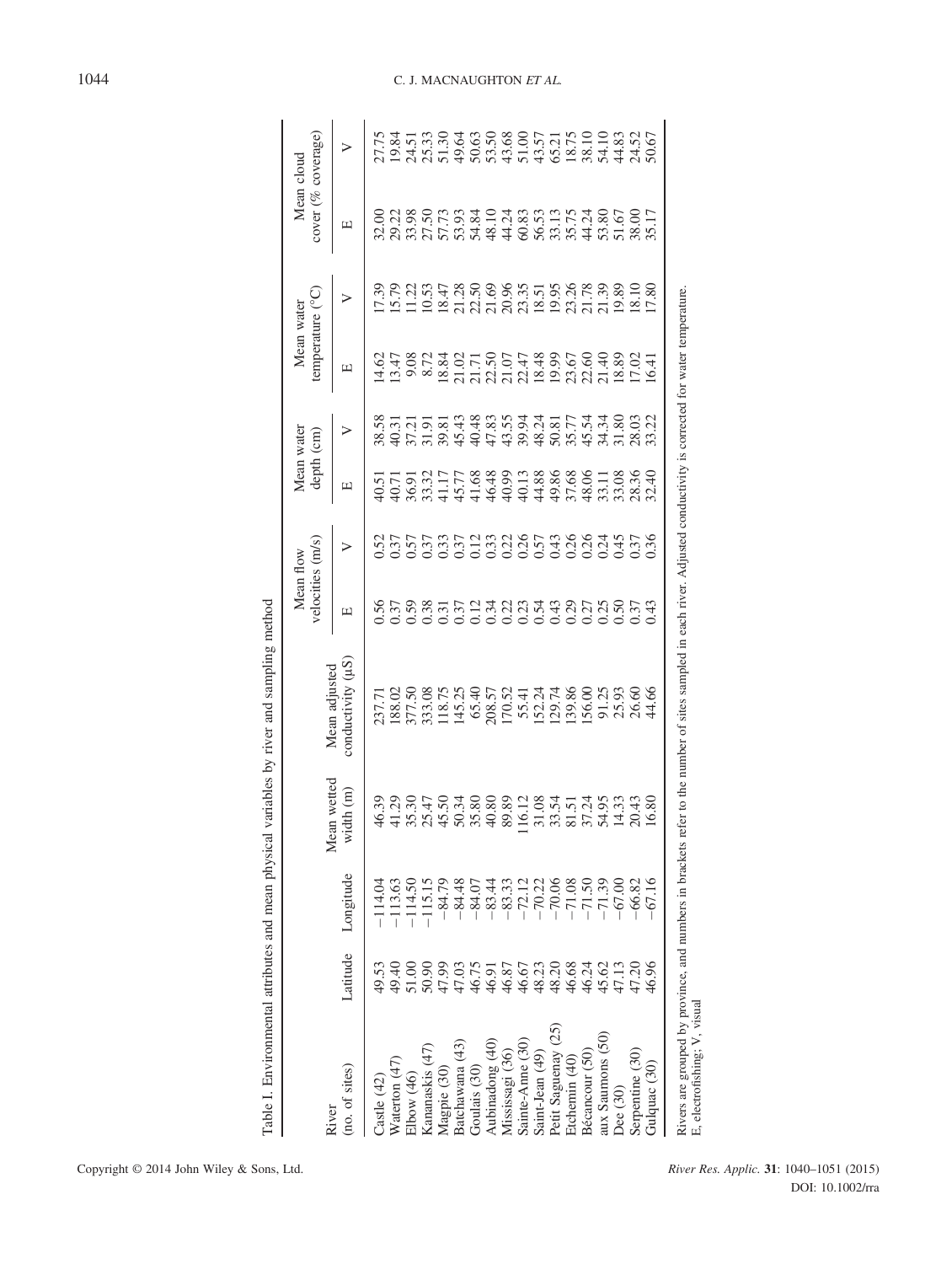## RESULTS

On average, our rivers were 45.38 m wide, of low water velocity  $(0.36 \text{ m s}^{-})$ , shallow depth  $(39.70 \text{ cm})$ , warm water temperature (18.5 °C), moderate cloud cover (42%) and elevated temperature-adjusted conductivity  $(148.14 \,\mu S \,\text{m}^{-})$ ; Table 1) during sampling efforts. None of the physical variables met the assumptions of normality before or after transformation; therefore, careful consideration of each of these variables and their impact on predicting the distribution of fishes for each of the models was conducted prior to carrying out the analyses described in the next paragraph.

#### Surveying differences for estimating community structure

Species richness differed significantly between sampling methods (Wilcoxon signed-rank test:  $p < 0.001$ ), with average species richness for electrofishing sampling greater  $(mean = 3.67, range = 0-12$  species per site) than for visual surveying (mean =  $3.37$ , range =  $0-12$  species per site). Of the 55 species recorded, 48 were observed using snorkelling, while all but H. regius were counted during electrofishing. Species nearly or completely absent from visual surveys included Anguilla rostrata, Ameiurus nebulosus, Umbra limi, Esox masquinongy, Ichthyomyzon fossor, Petromyzon marinus, Moxostoma macrolepidotum, Lota lota and Lethenteron appendix.

All physical variables (water velocity, depth, water temperature and cloud cover; Table 1) were deemed significant (in all tests,  $p \le 0.005$ ) and retained by forward selection for all 12 fish community matrices. There was a significant difference in family densities and biomasses between electrofishing and visual surveys (multivariate pRDA tests,  $p < 0.005$ ). Density and biomass estimates for Percopsidae, Cottidae, Umbridae, Lottidae, Anguillidae and Petromyzontidae were significantly greater for electrofishing surveys, while the reverse was true for Salmonidae (univariate pRDA tests with Hochberg correction,  $p \le 0.05$ , Figure 2). Gasterosteid snorkelling density and biomass were between 3.0 and 6.5 times greater than electrofishing estimates (univariate pRDA tests with Hochberg correction,  $p = 0.06$  and  $p = 0.058$  respectively). Cumulative fit values for density or biomass estimates echoed these results, with Cottidae (29.25%), Umbridae (7.09%), Lottidae (13.01%), Anguillidae (8.80%) and Petromyzontidae (20.25%), each contributing more than the community average to the global model (cumulative fit values for biomass estimates displayed and illustrated by shaded bars in Figure 2). Density and biomass differences occurring for these families therefore explained the greatest cumulative proportion of variation between the two sampling methods.

For 16 of the 27 more prevalent species listed in Table 2, significant differences for species densities and/or biomasses were found between electrofishing and visual surveys (multivariate pRDA tests,  $p < 0.005$ , and univariate pRDA with Hochberg correction,  $p < 0.05$ , Figure 3). Salmonids S. salar, Prosopium williamsoni, Oncorhynchus spp. and several cyprinid shoaling species, namely Luxilus cornutus, Semotilus corporalis, Rhinichthys atratulus and Exoglossum maxillingua, were found to have over 1.5 times greater visual density estimates for salmonids or a 2 to 10 fold increase in snorkelling density estimates for cyprinids. Electrofishing density estimates were at least 1.5 times greater than visual estimates for cryptic species like L. lota, Etheostoma spp., Cottus spp. and Percopsis omiscomaycus in addition to S. trutta, Ambloplites rupestris and Rhinichthys cataractae. Of these species, P. williamsoni



Figure 2. Median relative family density (A) and biomass (B) estimates per  $100 \text{ m}^2$  (abscissa), for electrofishing and visual sampling methods. Shaded bars indicate the families that are well explained by the global model and differ notably between the two sampling methods (cumulative fit for families). N, taxon occurrence; \*pRDA tests with Hochberg correction,  $p \le 0.05$  between sampling methods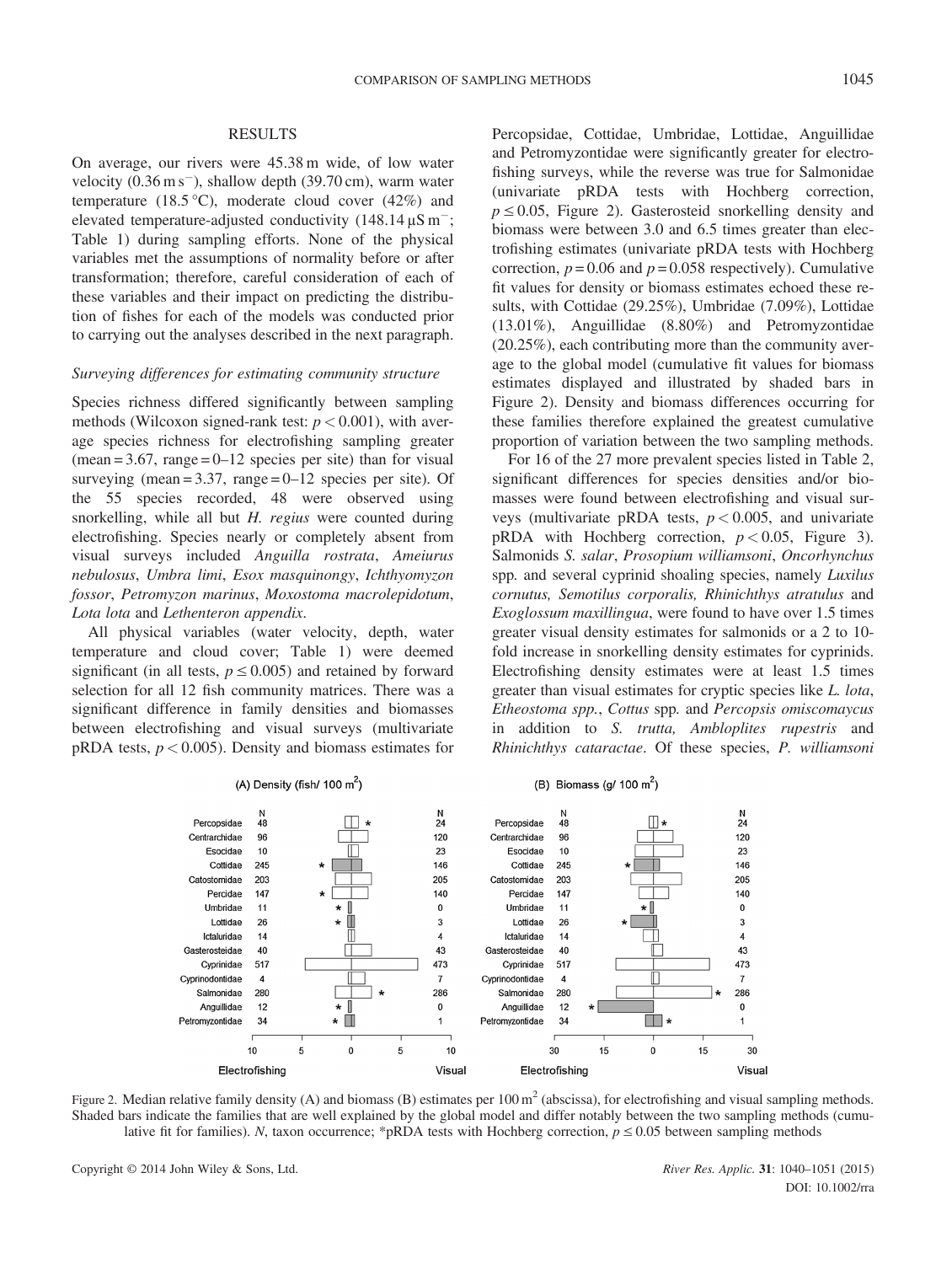| Species                                                                                                                                                                                                                                                                                                                                                        |                                                                                | Provenance (province and rivers)                                                                                                                                                                                                                                                                                                                                                |
|----------------------------------------------------------------------------------------------------------------------------------------------------------------------------------------------------------------------------------------------------------------------------------------------------------------------------------------------------------------|--------------------------------------------------------------------------------|---------------------------------------------------------------------------------------------------------------------------------------------------------------------------------------------------------------------------------------------------------------------------------------------------------------------------------------------------------------------------------|
| Black nose dace Rhinichthys atratulus (Hermann, 1804)<br>Atlantic salmon Salmo salar L., 1756                                                                                                                                                                                                                                                                  | QC, ON, NB<br>QC, NB                                                           | aux Saumons, Bécancour, Etchemin, Petit Saguenay,<br>St-Jean, Batchawana, Goulais, Magpie, Aubinadong,<br>St-Jean, Petit Saguenay, Dee, Serpentine, Gulquac<br>Serpentine, Dee, Gulquac                                                                                                                                                                                         |
| Blunt nose minnow Pimephales notatus (Rafinesque, 1820)<br>Brook stickleback Culaea inconstans(Kirtland, 1840)<br>Brook trout Salvelinus fontinalis (Mitchill, 1814)                                                                                                                                                                                           | QC, ON, NB, AB<br>QC, ON, NB<br>QC, ON                                         | aux Saumons, Bécancour, Goulais, Mississagi, Aubinadong<br>aux Saumons, Bécancour, Etchemin, Petit Saguenay,<br>Etchemnin, Batchawana, Goulais, Magpie, Gulquac<br>St-Jean, Batchawana, Goulais, Magpie, Mississagi,                                                                                                                                                            |
| Common shiner Luxilus cornutus (Mitchill, 1817)<br>Bull trout Salvelinus malma (Walbaum, 1792)<br>Brown trout Salmo trutta L., 1758<br>Burbot Lota lota (Linnaeus, 1758)                                                                                                                                                                                       | QC, ON, NB<br>QC, ON, AB<br>$\overline{AB}$<br>A <sub>B</sub>                  | aux Saumons, Goulais, Magpie, Mississagi, Aubinadong, Waterton, Castle<br>Aubinadong, Serpentine, Dee, Gulquac, Elbow, Kananaskis<br>aux Saumons, Bécancour, Etchemin, St-Anne, Goulais,<br>Mississagi, Aubinadong, Batchawana, Dee, Gulquac<br>Castle, Waterton, Kananaksis, Elbow<br>Castle, Waterton, Kananaksis, Elbow                                                      |
| Cutlips minnow Exoglossum maxillingua(Lesueur, 1817)<br>Creek chub Semolitus atromaculatus (Mitchill, 1818)<br>Darter spp. (Tessellated, Johnny darters),                                                                                                                                                                                                      | QC, ON, NB<br>QC<br>QC, ON                                                     | St-Jean, St-Anne, Aubinadong, Batchawana, Mississagi,<br>aux Saumons, Bécancour, Etchemin, Petit Saguenay,<br>Goulais, Dee, Serpentine, Gulquac<br>aux Saumons, St-Anne, Goulais<br>Bécancour, Etchemin, St-Anne                                                                                                                                                                |
| ⌒<br>Fantail darter Etheostoma flabellare Rafinesque, 181<br>Lake chub Couesius plumbeus (Agassiz, 1850)<br>Fallfish Semotilus corporalis (Mitchill, 1817)<br>Etheostoma spp. (Rafinesque, 1820)                                                                                                                                                               | QC, ON, NB, AB<br>QC, NB<br>g                                                  | aux Saumons, Bécancour, Petit Sagunenay, St-Jean,<br>aux Saumons, Batchawana, Magpie, Mississagi,<br>St-Anne, Etchemin, Dee, Gulquac<br>St-Anne, Bécancour                                                                                                                                                                                                                      |
| :s, 1842)<br>Long nose dace Rhinichthys cataractae (Valencienne<br>Logperch Percina caprodes (Rafinesque, 1818)                                                                                                                                                                                                                                                | QC, ON, AB<br>QC, ON                                                           | aux Saumons, Bécancour, Etchemin, St-Anne, Batchawana, Goulais, Magpie<br>St-Jean, St-Anne, Aubinadong, Batchawana, Mississagi,<br>aux Saumons, Bécancour, Etchemin, Petit Saguenay,<br>Aubinadong, Serpentine, Dee, Gulquac, Waterton                                                                                                                                          |
| Rainbow-cutthroat hybrid (raincut) Onchorynchus spp. (Richardson, 1836)<br>Sculpin spp. (Slimy and Mottled sculpins) Cottus spp. (Girard, 1850)<br>1856)<br>Rainbow trout Onchorynchus mykiss (Walbaum, 1792)<br>Rock bass Ambloplites rupestris (Rafinesque, 1817)<br>Mountain whitefish Prosopium williamsoni (Girard,<br>Northern pike Esox lucius L., 1758 | QC, ON, NB<br>QC, ON<br>QC, ON<br>ON, AB<br>$\overline{AB}$<br>$\overline{AB}$ | aux Saumons, Bécancour, St-Anne, Goulais, Mississagi, Aubinadong<br>aux Saumons, Bécancour, Mississagi, Magpie, Aubinadong<br>Goulais, Magpie, Elbow, Waterton, Castle, Kananaskis<br>Batchawana, Castle, Waterton, Kananaksis, Elbow<br>Bécancour, Aubinadong, Batchawana, Goulais,<br>Castle, Waterton, Kananaksis, Elbow<br>Castle, Waterton                                 |
| Three spine stickleback Gasterosteus aculeatus L., 1758<br>Smallmouth bass Micropterus dolomieu Lacepède, 1802<br>Trout-perch Percopsis omiscomaycus (Walbaum, 1792)<br>Sucker spp. (Long nose, White and Mountain suckers)<br>Catostomus spp. Lesueur, 1817                                                                                                   | QC, ON, NB, AB<br>QC, ON, AB<br>QC, ON<br>QC, NB                               | aux Saumons, St-Anne, Bécancour, Goulais, Mississagi, Aubinadong<br>Goulais, Magpie, Dee, Gulquac, Serpentine, Castle, Waterton<br>St-Jean, St-Anne, Batchawana, Aubinadong, Mississagi,<br>aux Saumons, Bécancour, Etchemin, Petit Saguenay,<br>Mississagi, Magpie, Dee, Gulquac, Serpentine<br>St-Anne, Aubinadong, Batchawana, Goulais,<br>St-Jean, Dee, Gulquac, Serpentine |
|                                                                                                                                                                                                                                                                                                                                                                |                                                                                | Magpie, Mississagi, Castle, Waterton                                                                                                                                                                                                                                                                                                                                            |

QC, Québec; ON, Ontario; NB, New Brunswick; AB, Alberta

QC, Québec; ON, Ontario; NB, New Brunswick; AB, Alberta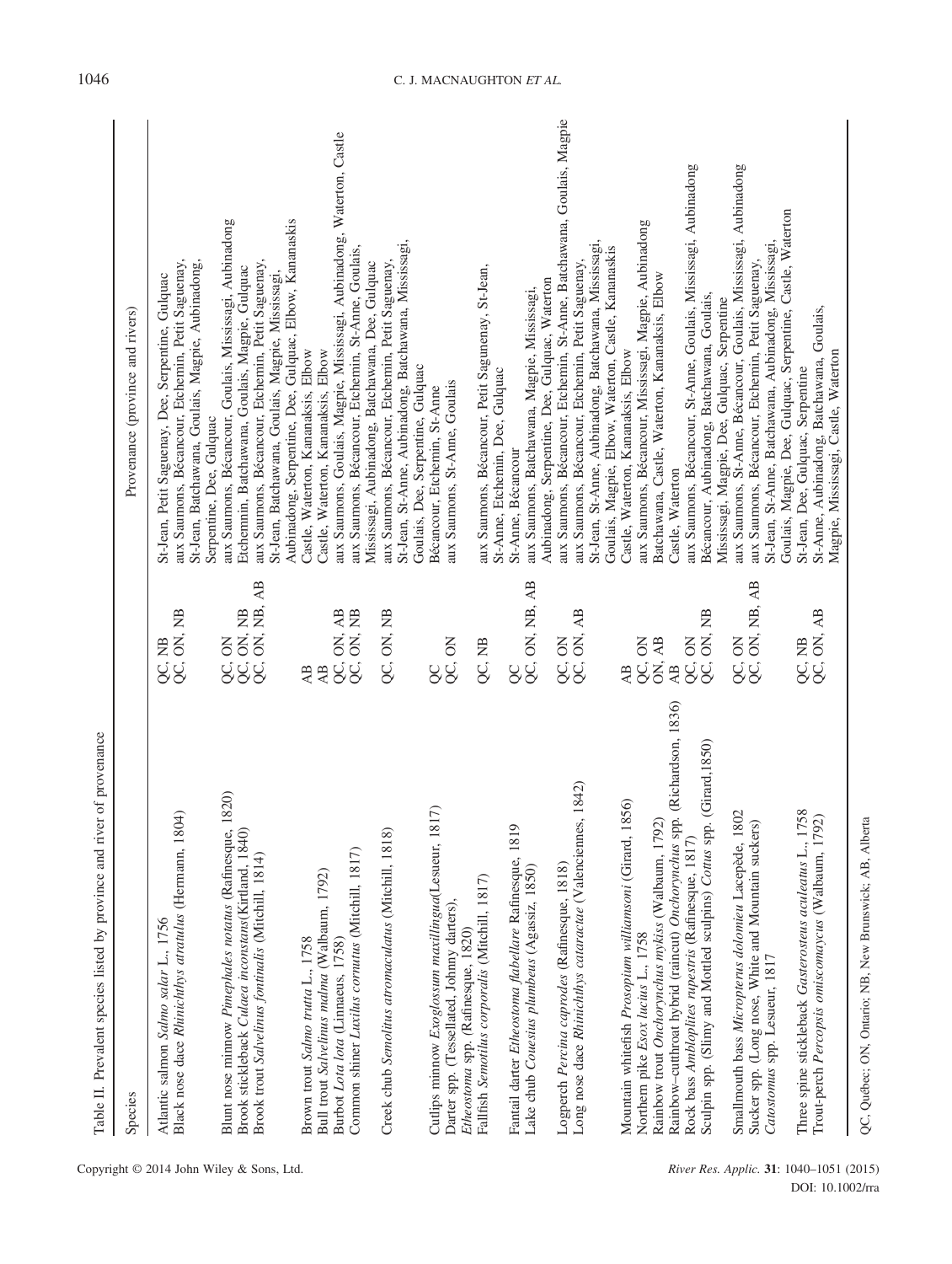

Figure 3. Median relative species density (A) and biomass (B) estimates per  $100 \text{ m}^2$ , for electrofishing and visual sampling methods. Refer to caption of Figure 2

(9.29%), R. cataractae (15.05%), Cottus spp. (18.59%) and L. cornutus (8.46%) had the greatest cumulative fit values derived from both density and biomass species matrices (cumulative fit values for density estimates displayed and illustrated by shaded bars in Figure 3). Likewise, biomass estimates were significantly different between sampling methods for all the same species in addition to S. fontinalis (univariate pRDA tests with Hochberg correction,  $p < 0.05$ ), and S. trutta  $(p = 0.075)$ .

Thus far, all size classes were merged to give total family and species averages for electrofishing and visual surveys. Consistent with previous family-level and species-level results, there was a significant difference in species-by-size-class densities and biomasses between electrofishing and visual surveys for sculpins, several salmonid and cyprinid species by 5-cm size increments (multivariate pRDA tests,  $p < 0.005$ ). For example, juvenile S. salar $(1, 0-5$  cm; 2,  $5-10$  cm) had approximately 1.5 to 4 times greater visual density and biomass estimates than electrofishing surveys (univariate pRDA tests,  $p < 0.008$ ), while the reverse was true for density estimates for juvenile S. trutta of 5–10 cm (univariate pRDA tests,  $p = 0.03$ , Figure 4). Likewise, smaller R. cataractae (2: 5–10 cm) had between two and three times higher density and biomass estimates for electrofishing surveys (univariate pRDA tests,  $p = 0.008$ ), while juvenile R. atratulus (1, 0–5 cm and 2, 5–10 cm), L. cornutus (1, 0–5 cm; 2, 5–10 cm; and 3, 10–15 cm), Nocomis biguttatus (1: 0–5 cm) and S. corporalis (1, 0–5 cm, and 3, 10–15 cm) all had greater density and biomass estimates for visual sampling (univariate pRDA tests,  $p < 0.008$ , Figure 5). Snorkelling yielded overall greater density and biomass estimates for larger salmonid species and for adults, save for trout species Salvelinus malma and S. trutta, which revealed greater densities and biomasses across size classes for electrofishing surveys. Larger S. salar and S. fontinalis individuals also showed similar sampling outcomes. Not only were snorkelling biomass and density estimates at least 1.5 times greater for



Figure 4. Median salmonid (size class) relative density (A) and biomass (B) estimates per  $100 \text{ m}^2$ , for electrofishing and visual sampling methods. Refer to caption of Figure 2 (1, 0–5 cm; 2, 5–10 cm; 3, 10–15 cm; and 4, 15–20 cm)

Copyright © 2014 John Wiley & Sons, Ltd. River Res. Applic. 31: 1040–1051 (2015)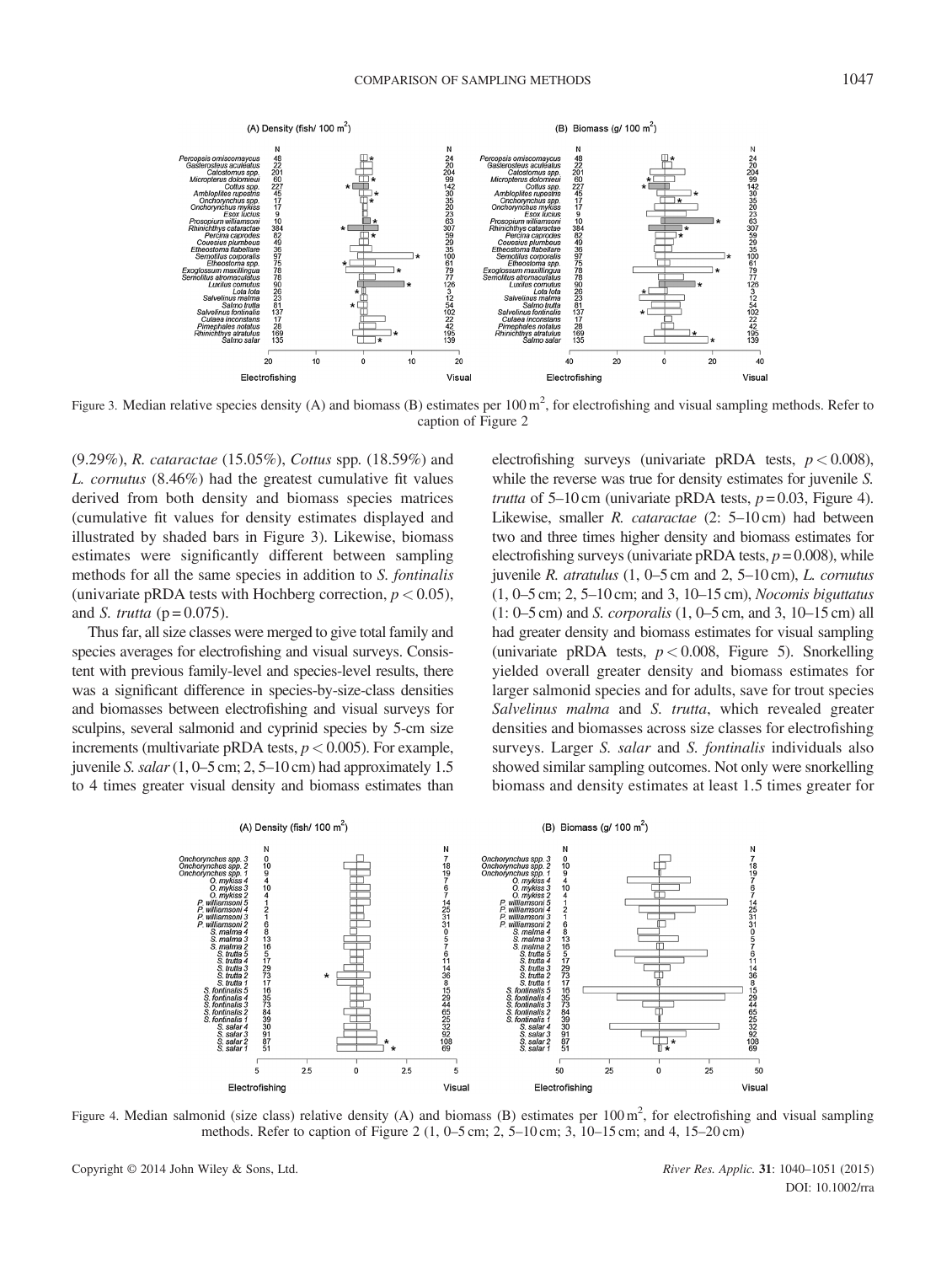

Figure 5. Median cyprinid (size class) relative density (A) and biomass (B) estimates per  $100 \text{ m}^2$ , for electrofishing and visual sampling methods. Refer to caption of Figure 2 (1, 0–5 cm; 2, 5–10 cm; 3, 10–15 cm; 4, 15–20 cm; and 5, 20–25 cm)

larger cyprinids (S. corporalis, L. cornutus, E. maxillingua and S. atromaculatus of 3, 10–15 cm, and 4, 15–20-cm size classes) but also certain size classes (S. corporalis of 10–15 and  $15-20$  cm and L. *cornutus* of  $10-15$  cm) were totally unrepresented in electrofishing surveys. Cumulative fit values greater than the community average for both biomasses and densities were seen for Cottus spp. measuring between 5 and 10 cm  $(30.41\%)$ , *L. cornutus* of 0–5 cm (16.79%) and 10–15 cm (9.26%), R. cataractae of 5–10 cm (25.25%) and R. atratulus of 0–5 cm (19.72%; cumulative fit values for density estimates displayed and illustrated by shaded bars in Figure 5).

## Interriver sampling differences

The 'best mean river biomass estimates' obtained from combining the snorkelling and electrofishing survey data were regressed against mean biomass estimates calculated from visual or electrofishing surveys. Type II regressions quantifying the relationship between our 'best mean river biomass estimates' and those derived from visual  $(R^2 = 0.98,$  slope = 1.09, intercept = 0.27,  $p < 0.005$ ; Figure 6A) or electrofishing surveys ( $R^2$  = 0.46, slope = 4.69, intercept =  $-1.11$ ,  $p < 0.001$ ; Figure 6B) were significant. The slope derived from the regression between our 'best mean river biomass estimates' in relation to those from visual sampling was not significantly different from a slope of 1, but the intercept significantly differed from the origin of 0, indicating that mean estimates obtained through snorkelling closely approximated 'best mean river biomass estimates'. The slope and intercept obtained when regressing 'best mean river biomass estimates' against mean river biomass estimates for electrofishing were significantly different from the 1:1 relationship. Biomass estimates derived from electrofishing were more variable than those from the snorkelling surveys, as indicated by the lower  $R^2$ .



Figure 6. Major axis model II regressions displaying mean relative biomass per river for the 'best mean biomass estimates' in relation to mean relative biomass estimates derived from visual sampling (A) and electrofishing (B) methods. Grey lines indicate the major axis regression line for the model, and black lines represent the 1:1 relationships

DOI: 10.1002/rra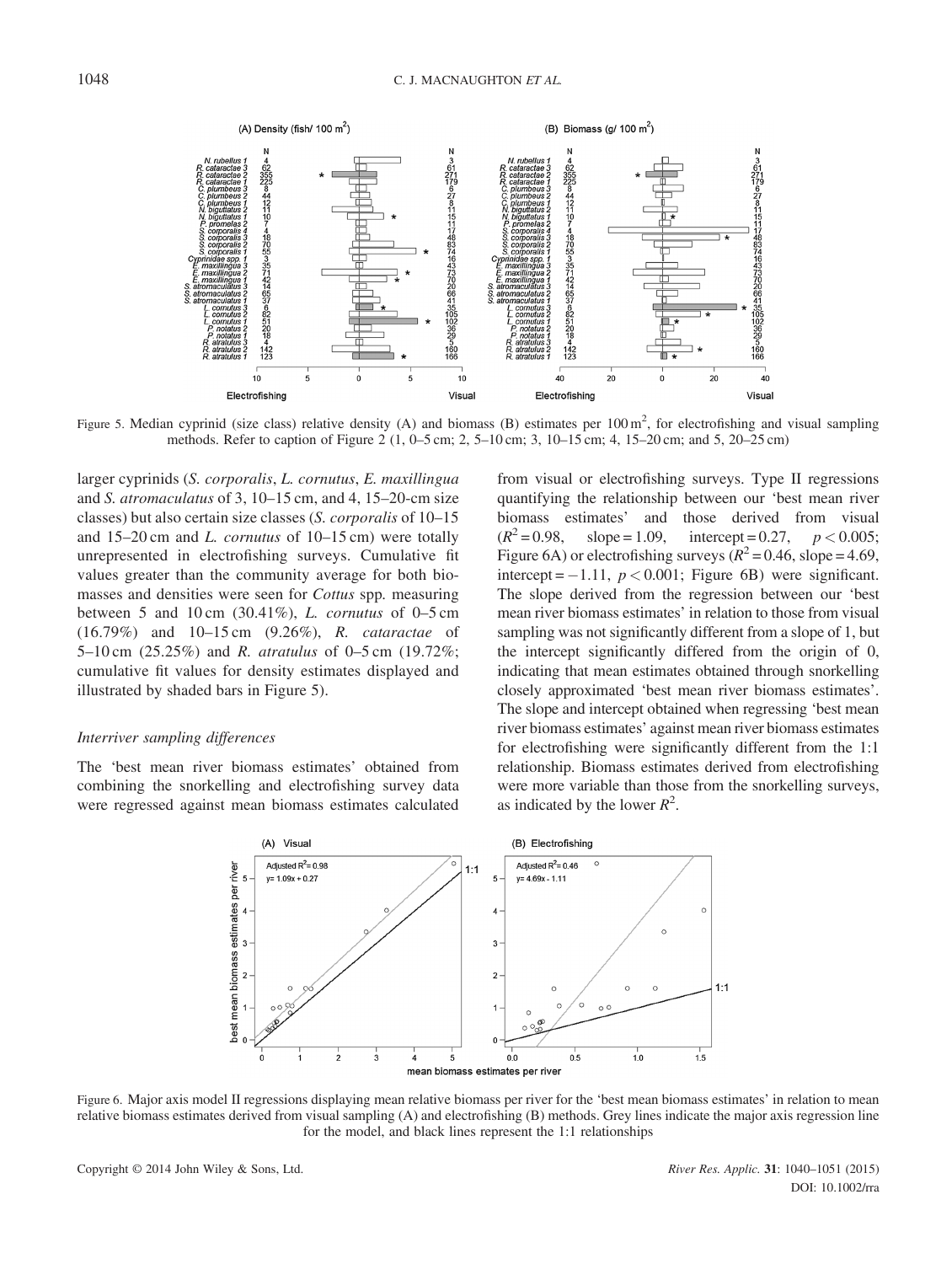## DISCUSSION

Our results quantify the relative performances of electrofishing and snorkelling methods for estimating fish species richness, as well as population densities and biomasses for each family, species, and selected species and size classes sampled across several Canadian rivers. When attempting to maximize species richness of sampling sites, electrofishing yields superior results relative to visual surveys. In particular, all species but Hybognathus regius were detected in electrofishing surveys, while species characterized by behavioural or cryptic colouration were nearly or totally absent from visual surveys. In fact, significantly different estimates of densities and biomasses between sampling methods were found for known cryptic families, including the Cottidae, Lottidae, Anguillidae and Petromyzontidae. These results support earlier studies that found visual surveying significantly underestimated cryptic fish densities (Willis, 2001). Species like A. rostrata, L. lota and all lamprey species, especially larval or ammocete life history stages, typically shelter under boulders, inhabit crevices or burrow into the soft muddy or sandy stream bottoms (Scott and Crossman, 1973; Bernatchez and Giroux, 2000). A. nebulosus, U. limi and Cottidae species are relatively small species, coloured to blend in well with surrounding substrate and vegetation, ostensibly negatively biasing visual surveys. Likewise, R. cataractae had significantly higher density and biomass estimates in electrofishing surveys, likely resulting from this species' tendency to shelter under gravel and cobble substrate, thereby limiting their detection when snorkelling.

While sampling via electrofishing may be favoured for assessing overall fish community richness and/or detecting the presence of elusive or incidental species, visual surveying is significantly more efficient at estimating densities and biomasses of salmonid and gasterosteid and, to a lesser extent, centrarchid and esocid families. Salmonid species such as S. salar, P. williamsoni, O. mykiss and Oncorhynchus hybrids (rainbow and cutthroat trout hybrids) were best assessed in snorkelling surveys, despite earlier findings suggesting that fish with fine scales, as is the case with salmonids, tend to be more vulnerable to detection by electrofishing than fish with coarse scales (e.g. cyprinids; Meador et al., 2003). These authors suggested that coarser scales offer more protection from galvanotaxis than finer scales, which implies that electrofishing surveys are inefficient at collecting cyprinid species and better suited for salmonids within a site. However, in our study, salmonid species such as S. salar, P. williamsoni, O. mykiss and Oncorhynchus hybrids were best sampled with snorkelling surveys. Our results are thus more aligned with the findings of Heimbuch et al. (1997), who showed that salmonids, centrachids and some cyprinids may be able to detect and avoid the electrical field outside of the effective shocking radius. Such was also the case in the present dataset for P. williamsoni, M. dolomieui, A. rupestris ranging 0–10 cm, E. lucius, S. corporalis, E. maxillingua, L. cornutus and R. atratulus. All these species save for P. williamsoni, who occasionally school in deeper runs, are solitary and conspicuously occupy the water column, also facilitating their enumeration in underwater visual surveying. Furthermore, schooling fishes like juvenile gasterosteids and shoals of small to intermediate-sized catostomids and cyprinids like R. atratulus (0–5 and  $5$ –10-cm size classes), L. cornutus (0–5, 5–10 and 10–15 cm) and S. corporalis (0–5 and 5–10 cm) are often found in vegetated habitats along the shallow banks of rivers, which would normally suggest that detection while snorkelling would be impaired and lower density estimates generated. However, when combined with the fact that smaller fish have a higher chance of escaping electrofishing dipnets and appropriate time was accorded to visually assess high densities of fishes, it is not surprising that visual density estimates for these smaller size classes are close to double those obtained via electrofishing.

When evaluating differences between electrofishing and visual surveys for certain species over a range of size classes, sampling method outcomes are more variable. In this study, density and biomass estimates of juvenile S. salar life stages ranging approximately from 0 to 10 cm in total length are significantly greater for visual surveys than for electrofishing estimates, but when S. salar measuring between 10 and 20 cm are sampled, both sampling methods yield similar density and biomass estimates. These findings differ from those of Cunjak et al. (1988), who found that for high juvenile fish densities, snorkelling provided significantly lower salmonid densities. Although not supported for S. salar fry and parr life stages in this study, higher estimates were generated via electrofishing relative to snorkelling surveys of S. trutta, S. fontinalis, S. malma, in keeping with earlier studies (Wildman and Neumann, 2003; Thurow et al., 2006). Our results suggest that P. williamsoni, O. mykiss and Oncorhynchus hybrids are best sampled via snorkelling surveys and this observation holds especially true for the largest individuals sampled in this dataset (size range from 10 to 25 cm). These observations oppose previous assertions that electrofishing often yields samples that overrepresent large fish and underrepresent small fish (Mullner et al., 1998). Rather, it is our opinion that discrepancies in estimates for larger individuals between snorkelling and electrofishing surveys arise from: (i) avoidance of the electrical field from outside the shock radius and (ii) specific habitat preferences for deeper pools or fast flowing runs, which limit the range of application of backpack electrofishing.

When looking at the relationship between mean relative biomass variations between rivers for our 'best mean river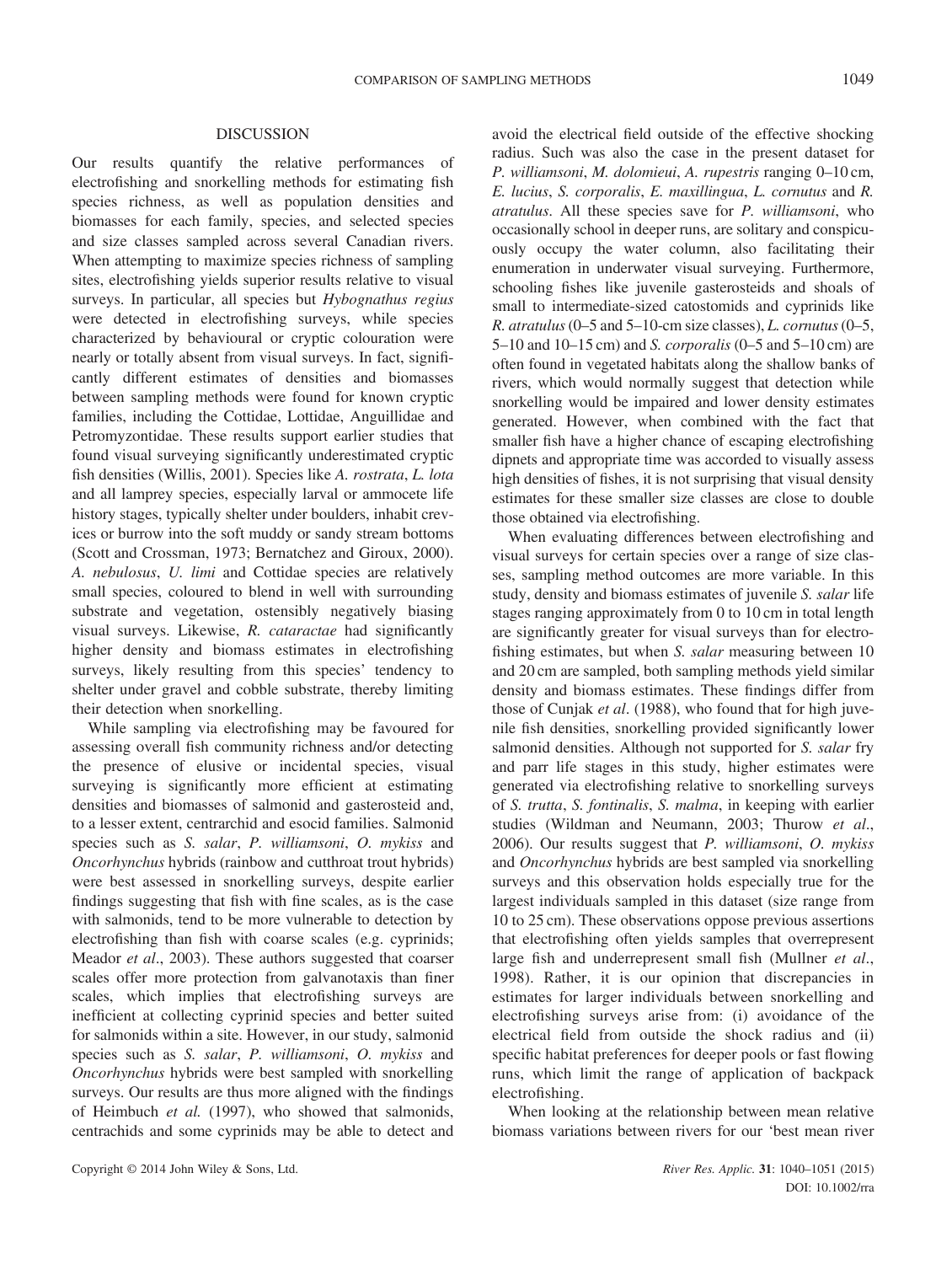biomass estimates' and those obtained from visual or electrofishing surveys, it is apparent that snorkelling estimates most closely resemble our 'best mean river biomass estimates', while those derived from electrofishing surveys are more variable. Electrofishing is likely more variable because it is dependent on site attributes that vary greatly between rivers (i.e. water conductivity) and limit electrofishing sampling efficiency, especially for large individuals. However, because large shoals of juvenile fish and bigger individuals account for the greatest biomass portion for any given site or river, we suggest that snorkelling surveys may best capture river biomass estimates and should be the preferred choice, should one want to estimate fish production within a particular river.

These results provide the data and analysis needed for informing future research and management practices. For example, our study reveals that for larger salmonids, P. williamsoni, O. mykiss and Oncorhynchus hybrids, snorkelling surveys yield higher estimates, while certain families and/or species surveyed exhibiting cryptic colouration or behaviour (e.g. Cottidae species, A. rostrata, L. lota, A. nebulosus and U. limi) are best sampled via electrofishing methods. These results suggest that any future study focussed on assessing abundance or biomass estimates for rivers containing any of these species should use visual and electrofishing surveys respectively to do so. With the information generated from each surveying method, recommendations may be inferred; however, prescribing a comprehensive guiding framework is more complex as it is contingent on the particular objectives and limitations set out by the study.

Certain training and/or operational costs may limit the scope of a study. In particular, substantial training to meet certification requirements and greater resources (i.e. personalized gear and time and money spent transporting gear) allocated for personnel conducting electrofishing surveys will often result in a fewer number of sites or rivers covered during the survey. Conversely, visual surveying is generally considered low cost and does not harm fish but requires that snorkelers be properly trained for correct species identification and accurate size estimation for a given river. Although challenging, our experience is that proper training is possible, thus providing us with a reliable, non-invasive census of the fish community sampled per river.

This study is unique in that it allows for the direct comparison of electrofishing and snorkelling surveying methods for the estimation of several biotic indices, such as measures of fish quantities (i.e. species richness, density and biomass), across a wide variety of temperate rivers in Canada. By controlling for the effects of experimental and abiotic factors, the performance of electrofishing and snorkelling methods for estimating fish community richness, density and biomass was directly compared and clearly displayed

in such a way that one may select the most suitable sampling method for estimating specific families, species and size classes in selected systems. This study provides ample evidence that electrofishing and visual surveying methods generate different types of information; whether assessing fish community structure at the family level or by size classes, our results provide insight as to the most effective sampling method for a given fish community composition, which is fundamental to fisheries management and research.

#### ACKNOWLEDGEMENTS

The authors wish to thank S. O'Connor for logistic and technical support and C. K. Elvidge for comments on this manuscript. Field assistance was provided by J. Bolduc, V. Fontaine-Lacasse, J. Folie, G. Thibault, D. Buzance, M. Leclerc, S. Beaudoin, C. Leroux, N. Picard, E. Chrétien, J. Asselin, P. Galipeau-Saint Pierre, J. Massé Jodoin, A. Muhametsafina, F. Bonaire, P.L. Combret, A. Dallaire, T. Marchildon-Lavoie, A. Langlais-Bourassa, M. Steffensen and Q. Molina. This work was supported by grants from le Fonds Québécois de la Recherche sur la Nature et les Technologies to C. J. Macnaughton and the Natural Sciences and Engineering Research Council of Canada to D. Boisclair, HydroNet. All work reported herein was conducted in accordance with the guidelines of the University of Montreal Comité de déontologie de l'expérimentation sur les animaux (CDEA) permit number for 2011 (CDEA 11-072) and 2012 (CDEA 12-063) and was approved by Alberta Tourism, Parks and Recreation (scientific fishing permit # 11-108, #11-0215FR and #12-2669FR), Ministère des Resources Naturelles et de la Faune (scientific fishing permits # 2011- 06-07-005-S-P and 2012-06-01-003-00-S-P), Fisheries and Oceans Canada (scientific licence # SG-NBT-12-091), the Ontario Ministry of Natural Resources (scientific fishing permit # 106837) and permission from Ontario Parks.

#### **REFERENCES**

- Bernatchez L, Giroux M. 2000. Les poissons d'eau douce du Québec et leur répartition dans l'est du Canada. Broquet: Ottawa. [http://www.broquet.qc.](http://R-Forge.R-project.org/projects/sedar/) [ca/produit/les-poissons-deau-douce-du-quebec-nouvelle-edition-mise-a-jour/](http://R-Forge.R-project.org/projects/sedar/)
- Blanchet FG, Legendre P, Borcard D. 2008. Forward selection of explanatory variables. Ecology 89: 2623–2632. DOI: 10.1890/07-0986.1
- Brock RE. 1982. A critique of the visual census method for assessing coral reef fish populations. Bulletin of Marine Science 32(1): 269–276.
- Cunjak RA, Randall RG, Chadwick EMP. 1988. Snorkeling versus electrofishing: a comparison of census techniques in Atlantic salmon rivers. Naturaliste Cananadien (Reviews Écology Systems) 115: 89–93.
- Dray S, Legendre P, Blanchet G. 2011. packfor: Forward Selection with permutation (Canoco p.46). R package version 0.0-8/r99. [http://R-Forge.R-project.](http://R-Forge.R-project.org/projects/sedar/) [org/projects/sedar/](http://R-Forge.R-project.org/projects/sedar/)
- Griffith JS. 1981. Estimation of the age-frequency distribution of streamdwelling trout by underwater observation. Progressive Fish-Culturist 43: 51–53.